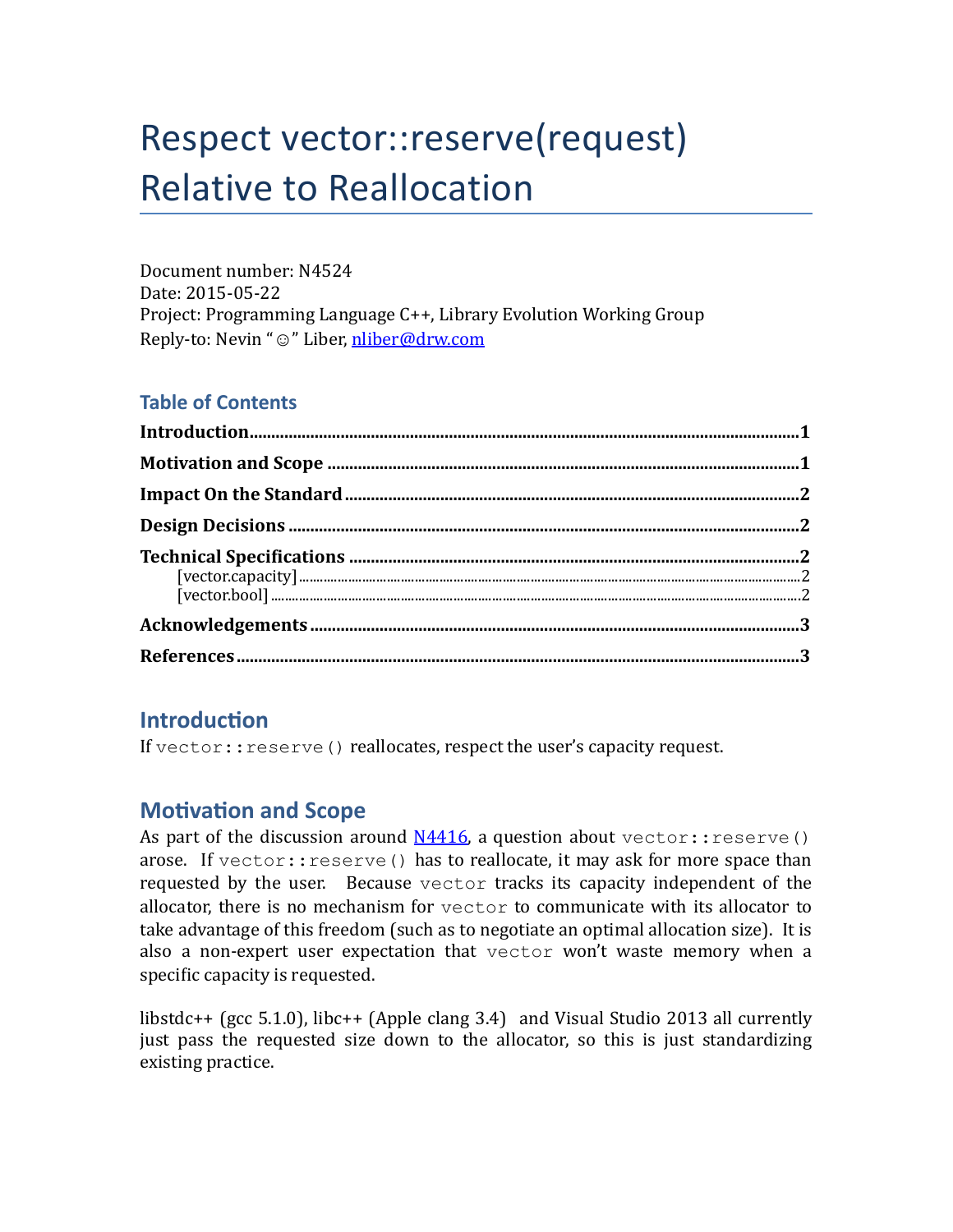#### **Impact On the Standard**

A two word deletion in the wording for vector::reserve() as well as introducing a section describing the current behavior for vector<bool>::reserve().

#### **Design Decisions**

Because  $\text{vector}\text{-}\text{bool}\text{-}\text{ would have to do additional bookkeeping to accomplish}$ this, so no behavior change to  $vector <$ bool> is being proposed.

While  $std:$ :basic string also has a reserve() member function, it has sufficiently different semantics that such changes are beyond the scope of this proposal. 

If there are other implementations of  $vector$  that somehow know what allocator they are expected to be used with, they would no longer have the freedom to adjust the size requested from the user to their tightly coupled allocator.

## **Technical Specifications**

Changes are relative to  $N4431$ :

#### [vector.capacity]

void reserve(size\_type n);

*Requires*: T shall be MoveInsertable into \*this.

*Effects*: A directive that informs a vector of a planned change in size, so that it can manage the storage allocation accordingly. After reserve(), capacity() is **greater or** equal to the argument of reserve if reallocation happens; and equal to the previous value of capacity() otherwise. Reallocation happens at this point if and only if the current capacity is less than the argument of reserve(). If an exception is thrown other than by the move constructor of a non-CopyInsertable type, there are no effects.

*Complexity*: It does not change the size of the sequence and takes at most linear time in the size of the sequence.

*Throws*: length error if  $n > max$  size().

*Remarks*: Reallocation invalidates all the references, pointers, and iterators referring to the elements in the sequence. No reallocation shall take place during insertions that happen after a call to reserve() until the time when an insertion would make the size of the vector greater than the value of capacity().

[vector.bool] 

void flip() noexcept;

Effects: Replaces each element in the container with its complement.

void reserve(size\_type n);